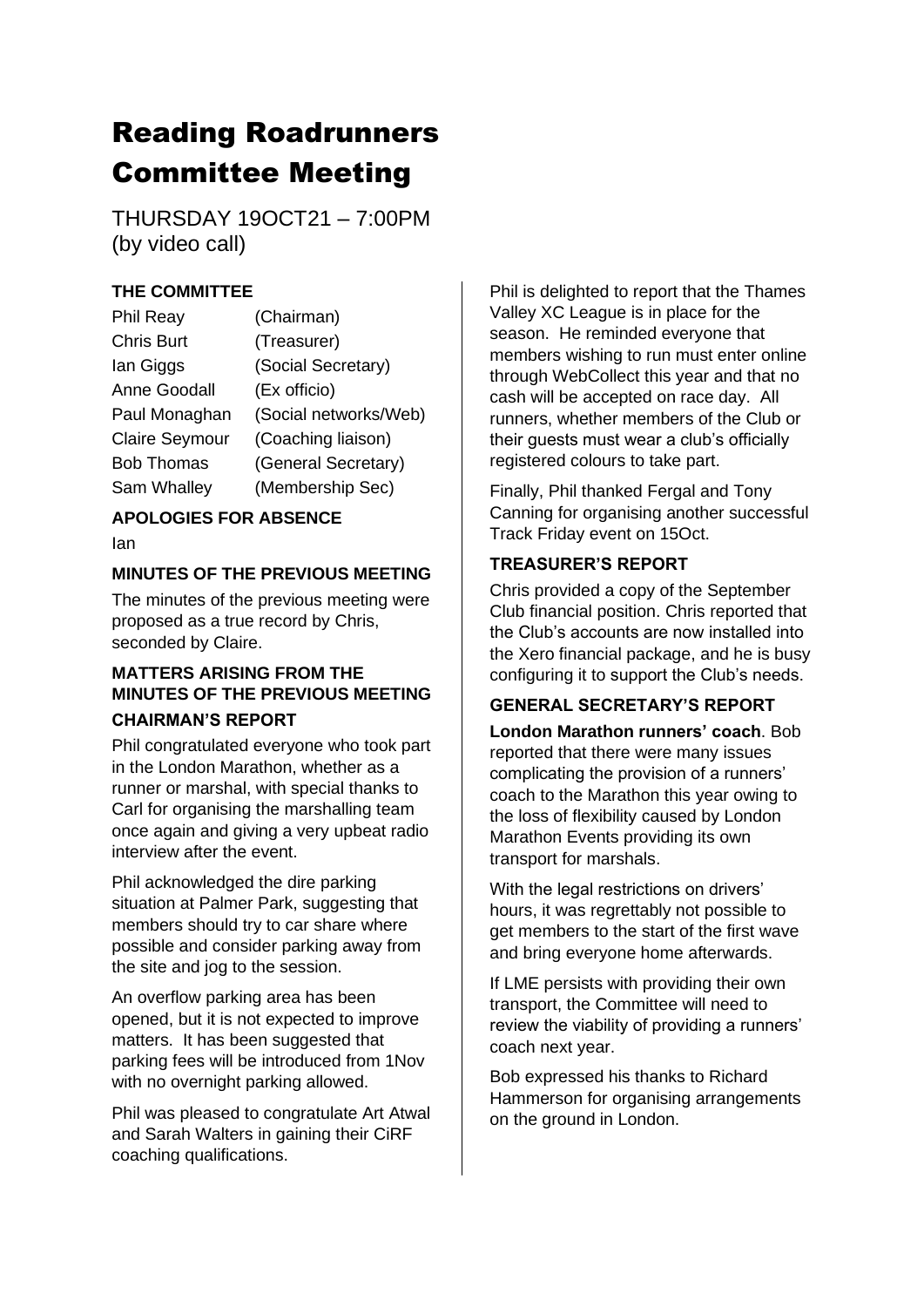#### **MEMBERSHIP SECRETARY'S REPORT**

Sam reported that ten new members have joined in the past month, some Second Claim.

## **SOCIAL SECRETARY'S REPORT**

Ian is exploring venues for a Christmas party.

## **COACHING REPORT**

Sarah reported on behalf of the Coaching Co-ordinators…

There are four regular coached sessions available on Wednesdays, from 5-10k improvers to marathon training and everything in between.

Uptake continues to be good and there are new faces each week coming to join the club or have a trial.

There has not been much uptake for outruns and LiRF availability has been low.

Art is now fully qualified - many congratulations to him. Two further LiRFs will hopefully be qualified by the next committee report.

Friday sessions remain quiet, and we have coach cover for the coming weeks.

First aid kits are being sourced but some first aid training would also be good for anyone that is interested, I.e any club member.

We have received interest from one member in regard to becoming a LiRF, which has now been approved.

Parking on Wednesdays is frankly horrific, with more parking spaces being cordoned off each week. We ask that athletes park elsewhere or use other methods to get to track but we are concerned that this could be a push factor for athletes not returning to the club.

Some of the grassed area has been used on other days for other events so this could be explored by the committee with the stadium management. Having parking bays cordoned off also leaves athletes

stood around in the car park while we wait for the gates to be opened.

#### **ANY OTHER BUSINESS**

**Friday sessions.** Phil reported that he has been approached by two other clubs that would like to join our Friday sessions. Noting the low take-up of Friday sessions, it was agreed that this could be considered. Phil undertook to engage with the clubs to understand aspirations and numbers before any decision will be taken,

**Standing Down**. Anne and Claire will both stand down from the Committee at the AGM, Anne having completed her 19<sup>th</sup> year as a committee member.

#### **VACANCIES**

Members who would like to know more about any of these roles are invited to contact Phil in the first instance, email to: [chairman@readingroadrunners.org](mailto:chairman@readingroadrunners.org)

**General Secretary.** Bob will stand down as Secretary at the AGM. It would be ideal if his replacement were shadowing before the AGM.

**Newsletter Editor**. Ben has stood down as the newsletter editor. If the newsletter is to continue, we need a volunteer to step up as editor.

**Mental Health Champion**. The requirement for this post arises from EA, which summarises the role as:

"*The role of a Mental Health Champion is to support people to access the mental wellbeing benefits of running, remove stigma and get people talking about mental health. Champions will NEVER be expected to provide mental health support in the role but they will be provided with details of where to signpost people for professional support with their mental health.*"

The best way to understand the role would be to consult the [narrative provided on the](https://www.englandathletics.org/athletics-and-running/our-programmes/runandtalk/mental-health-champions/)  [EA website.](https://www.englandathletics.org/athletics-and-running/our-programmes/runandtalk/mental-health-champions/)